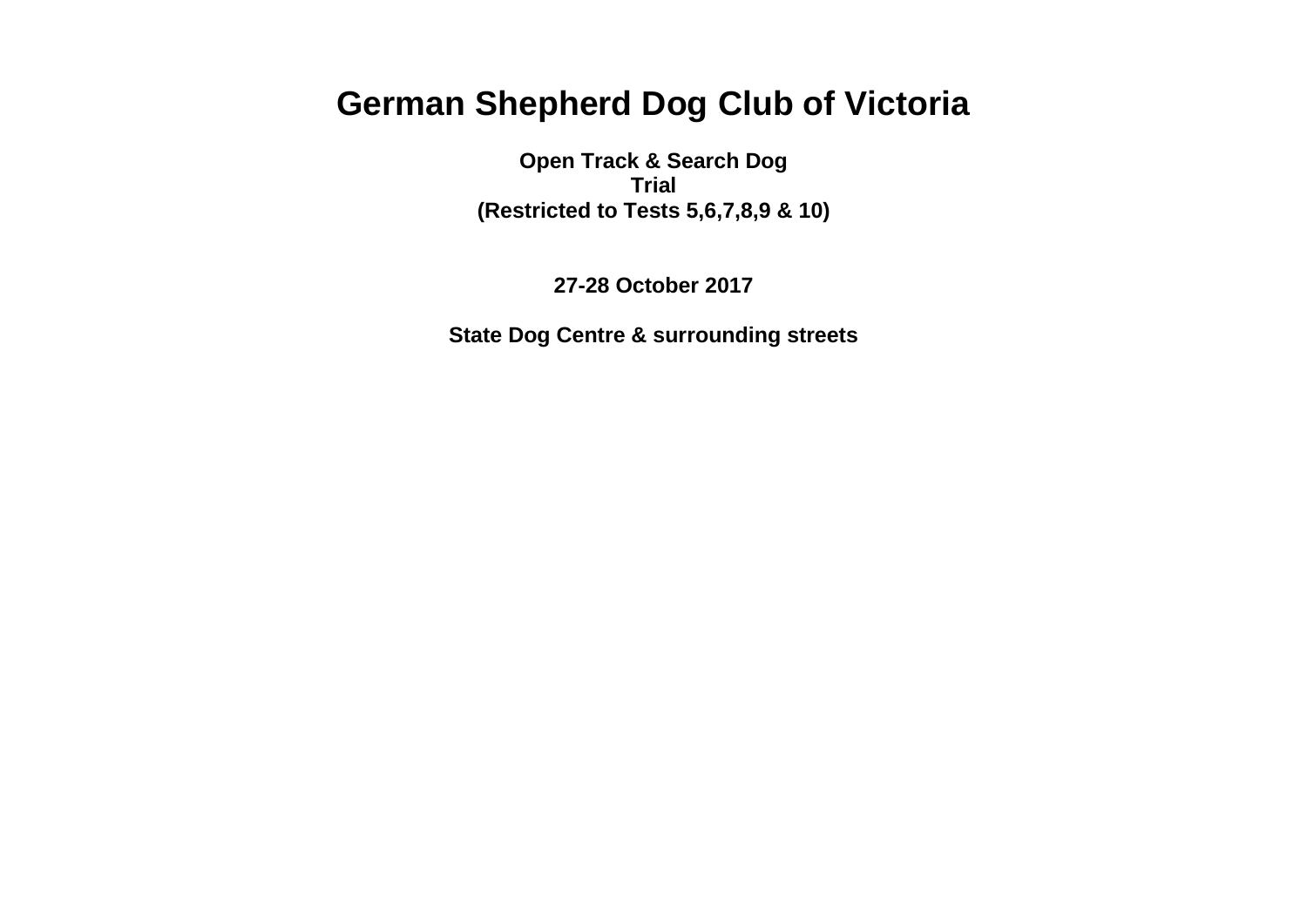## **German Shepherd Dog Club of Victoria Track & Search Dog Trial 27-28 October 2017 Friday Afternoon Test 5**

| Cat            | Competitor/<br><b>Handler</b>                | <b>Exhibit Name</b>                                             | <b>Breed</b>               | D/B | Judge | Grading   |  |
|----------------|----------------------------------------------|-----------------------------------------------------------------|----------------------------|-----|-------|-----------|--|
|                | Miss J Lalor & Mr P Hissey                   | T Ch Hounsley Handle With Care (AI) TSD                         | Beagle                     | B   | Judy  | VG        |  |
|                | Test <sub>7</sub><br><b>Friday Afternoon</b> |                                                                 |                            |     |       |           |  |
| 2              | Mr D & Mrs K Houlden                         | Dual Ch (T) Goldnymph Wild Honey (AI) TSD                       | Golden Retriever           | B   | Dawn  | <b>VG</b> |  |
| 3              | Peter & Dawn Howard                          | T Ch. Killara Stasia RN TSDX BSC                                | <b>German Shepherd Dog</b> | B   | Judy  | <b>VG</b> |  |
| $\overline{4}$ | Robyn Fowkes                                 | Dual. Ch. (T) Grand.Ch.Vincentoria Visionaire<br>CCD.RA.TSD.ET. | Hungarian Vizsla           | B   | Judy  | <b>NQ</b> |  |
|                | <b>Friday Night</b><br>Test 6                |                                                                 |                            |     |       |           |  |
| 5              | Mr I & Mrs D Woollard                        | Dual Ch. (T) Killara Aella, CDX, TSD                            | <b>German Shepherd Dog</b> | B   | Dawn  | Good      |  |
| 6              | Deborah Smith                                | T.CH.Gunzal RA. TSD                                             | Associate                  | B   | Judy  | <b>NQ</b> |  |
| 7              | Liza Powell                                  | Coppertop Thatz For Sure TSD                                    | Dobermann                  | B   | Kim   | Pass      |  |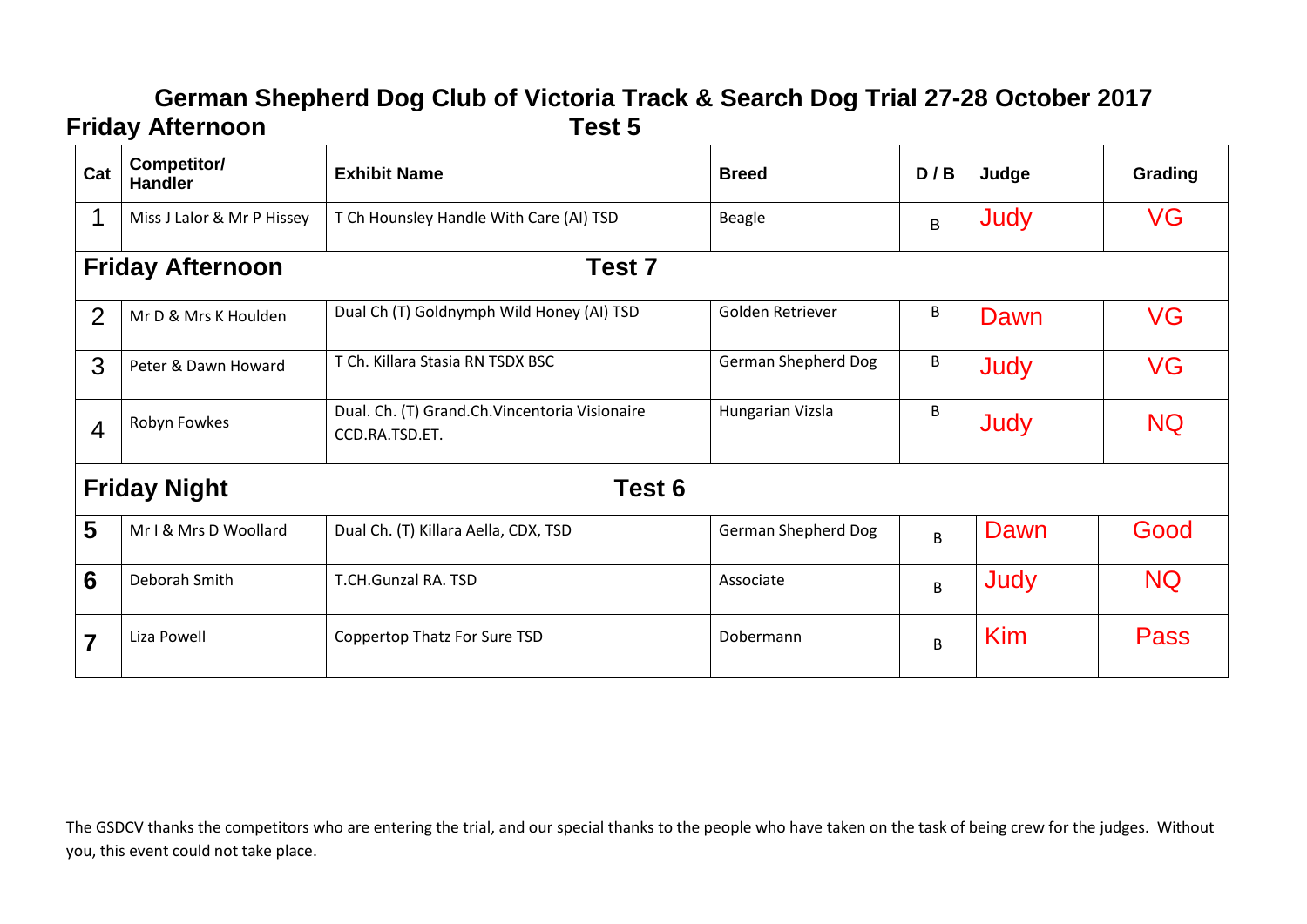## **German Shepherd Dog Club of Victoria Track & Search Dog Trial 27-28 October 2017**

|     | <b>Friday Night</b><br>Test 6                      |                                                        |                              |             |            |           |  |
|-----|----------------------------------------------------|--------------------------------------------------------|------------------------------|-------------|------------|-----------|--|
| Cat | Competitor/<br><b>Handler</b>                      | <b>Exhibit Name</b>                                    | <b>Breed</b>                 | D/B         | Judge      | Grading   |  |
| 8   | Rhonda Williams                                    | Dual Ch(T) Gr Ch Injitali Intriguing Secret TSD        | <b>Flat Coated Retriever</b> | B           | Dawn       | Good      |  |
| 9   | Silvahunter Kennels<br>(Liz Harding)               | Dual Ch.(T) Waldwieze Goody Two Shoes<br>(Imp.NZ) TSD  | Weimaraner                   | $\mathsf B$ | <b>Kim</b> | Good      |  |
|     | Test 8<br><b>Friday Night</b>                      |                                                        |                              |             |            |           |  |
| 10  | Ms M Felsovary                                     | T.CH Bodecka Pure Heven CD. RE.TSDX.<br>HSAs. ET       | <b>German Shepherd Dog</b>   | B           | Dawn       | Good      |  |
| 11  | Rhonda Williams                                    | Gr Ch/Dual Ch (T) Injitali Intriguing Tale TSDX        | <b>Flat Coated Retriever</b> | D           | <b>Kim</b> | Good      |  |
|     | Test 10<br><b>Friday Night</b>                     |                                                        |                              |             |            |           |  |
| 12  | Mr I & Mrs D Woollard                              | TS.CH. T.CH O.GR.CH. Killara Winter Saturn<br>UDX. ET. | German Shepherd Dog          | D           | Dawn       | <b>VG</b> |  |
| 13  | Dianne Bell                                        | TSCH TCH Waiwilta Mickey JDX AD                        | Papillon                     | D           | Judy       | VG        |  |
| 14  | Mr G & Mrs P Roberts<br>(Handler Patricia Roberts) | TSCh. T.CH. Mazasuka Pinque CD. RA.                    | <b>Australian Shepherd</b>   | B           | <b>Kim</b> | <b>NQ</b> |  |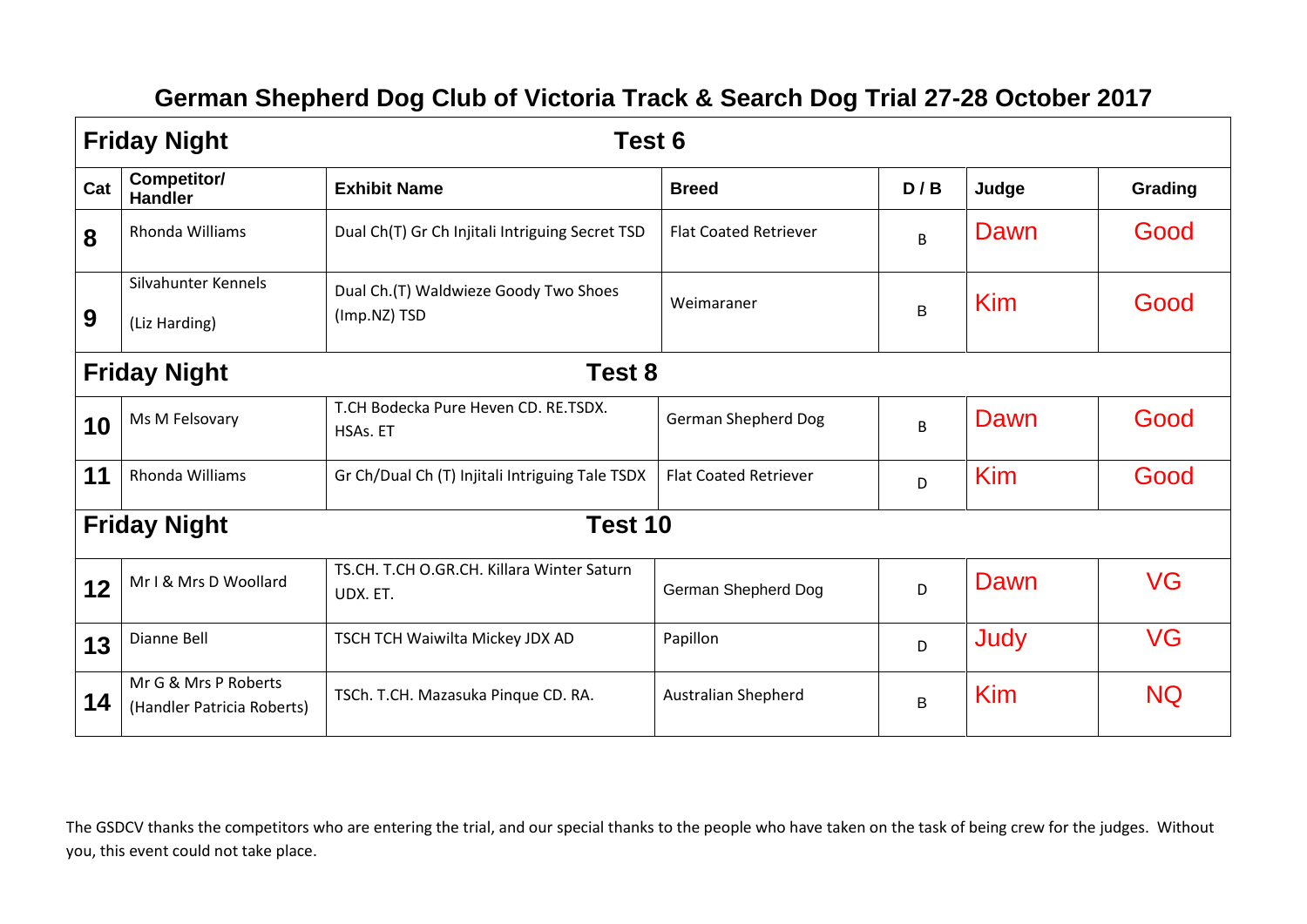|     | <b>Friday Night</b>                           |                                           | <b>Test 6 TRACK ON</b> |     |       |         |  |  |
|-----|-----------------------------------------------|-------------------------------------------|------------------------|-----|-------|---------|--|--|
| Cat | Competitor/<br><b>Handler</b>                 | <b>Exhibit Name</b>                       | <b>Breed</b>           | D/B | Judge | Grading |  |  |
| 1A  | Miss J Lalor & Mr P Hissey                    | T Ch Hounsley Handle With Care (AI) TSD   | <b>Beagle</b>          | B   | Dawn  | VG      |  |  |
|     | <b>Friday Night</b><br><b>Test 8 TRACK ON</b> |                                           |                        |     |       |         |  |  |
| Cat | Competitor/<br><b>Handler</b>                 | <b>Exhibit Name</b>                       | <b>Breed</b>           | D/B | Judge | Grading |  |  |
| 2A  | Mr D & Mrs K Houlden                          | Dual Ch (T) Goldnymph Wild Honey (AI) TSD | Golden Retriever       | B   | Judy  | VG      |  |  |
| 3A  | Peter & Dawn Howard                           | T Ch. Killara Stasia RN TSDX BSC          | German Shepherd Dog    | B   | Kim   | VG      |  |  |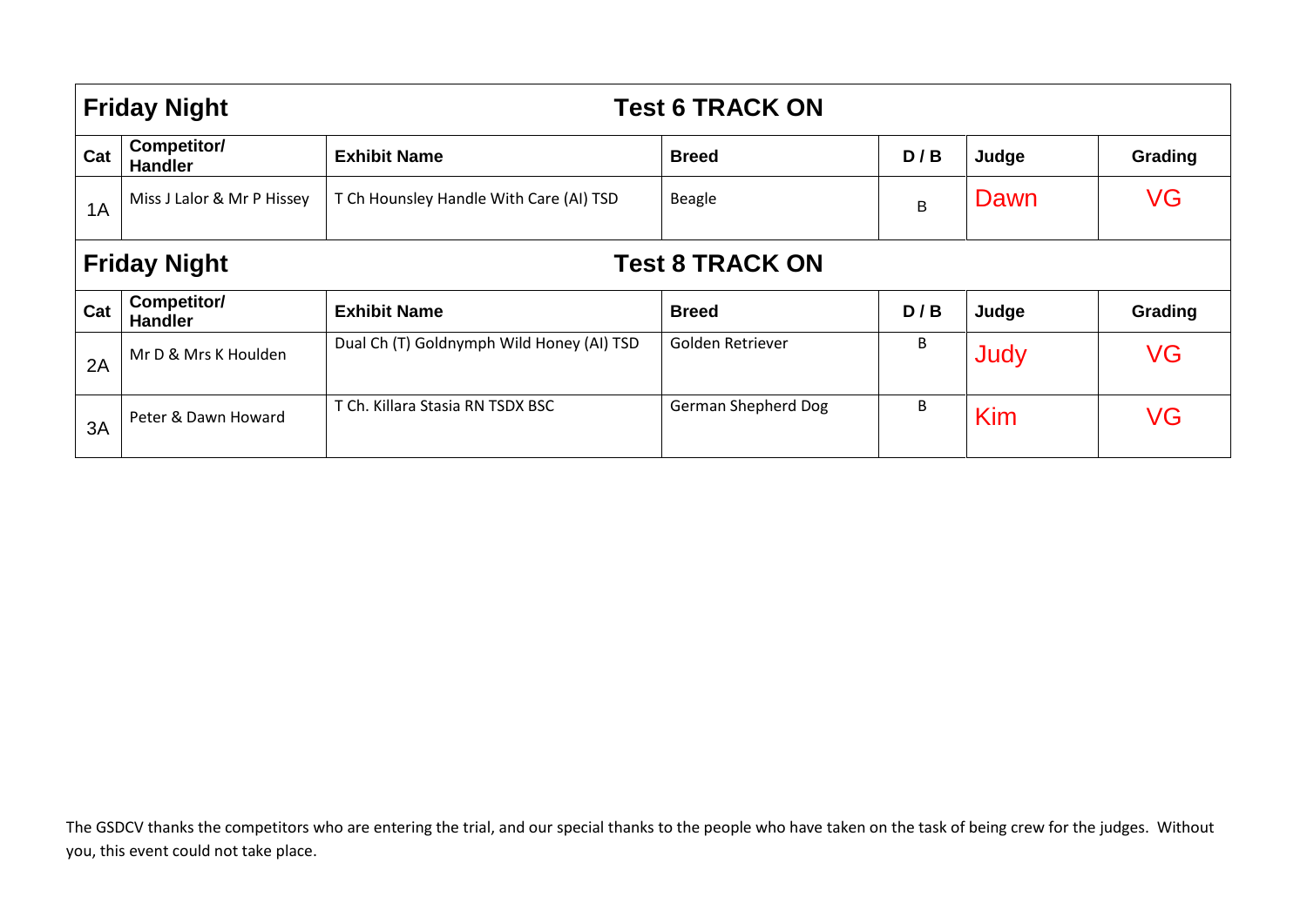## **German Shepherd Dog Club of Victoria Track & Search Dog Trial 27-28 October 2017**

|     | <b>Saturday Afternoon</b><br>Test 5            |                                                           |                                          |         |            |             |  |  |
|-----|------------------------------------------------|-----------------------------------------------------------|------------------------------------------|---------|------------|-------------|--|--|
| Cat | Competitor/<br><b>Handler</b>                  | <b>Exhibit Name</b>                                       | <b>Breed</b>                             | D/B     | Judge      | Grading     |  |  |
| 15  | <b>Esther Smedley</b>                          | T.CH.Brafferton Night Navigator TSD HSAs                  | Collie Rough                             | B       | Dawn       | Exc         |  |  |
|     | Test <sub>7</sub><br><b>Saturday Afternoon</b> |                                                           |                                          |         |            |             |  |  |
| 16  | Linda Day                                      | T.Ch. Kadnook Dream Seeker TSDX                           | Labrador Retriever                       | B       | Dawn       | <b>NQ</b>   |  |  |
| 17  | Ms Patricia Mann                               | T.Ch Waiwilta Harriett TSDX RA                            | Papillon                                 | B       | Dawn       | VG          |  |  |
| 18  | Fran Mills                                     | T CH CLemkirk Custom Made TSDX                            | Labrador Retriever                       | $\sf B$ | Judy       | <b>Pass</b> |  |  |
| 19  | Mr M & Mrs K<br><b>Buckley</b>                 | T CH. Weisnjac Classic Catch CD RN TSDX                   | Weimaraner                               | D       | Judy       | VG          |  |  |
|     | <b>Saturday Afternoon</b>                      | Test 9                                                    |                                          |         |            |             |  |  |
| 20  | Ms N Lynch                                     | TS Ch Dual Ch (T) Lagottostar Bellatrix Iris CCD RA       | Lagotto Romagnolo                        | B       | Judy       | <b>VG</b>   |  |  |
| 21  | Mrs M Moloney                                  | Dual Ch (T) TS Ch Tanashka Vadosz Amber CCD RN ET         | Hungarian Vizsla                         | B       | Judy       | <b>Scr</b>  |  |  |
| 22  | <b>B &amp; S Crowley</b>                       | TSCH. Dual Ch.(T) Neut. Ch. Ellerran Rioja Blue Distinctn | Collie (Rough)                           | D       | Dawn       | VG          |  |  |
| 23  | Mstr Jordan<br>Staszek                         | TSCH TCH Amerykus God Ov War                              | American Staffordshire<br><b>Terrier</b> | D       | Kim        | <b>NQ</b>   |  |  |
| 24  | Raeleen McLeod                                 | TSCh TCh Ch Cryshaven Dream o Mine CD RN                  | <b>Shetland Sheepdog</b>                 | B       | <b>Scr</b> | <b>Scr</b>  |  |  |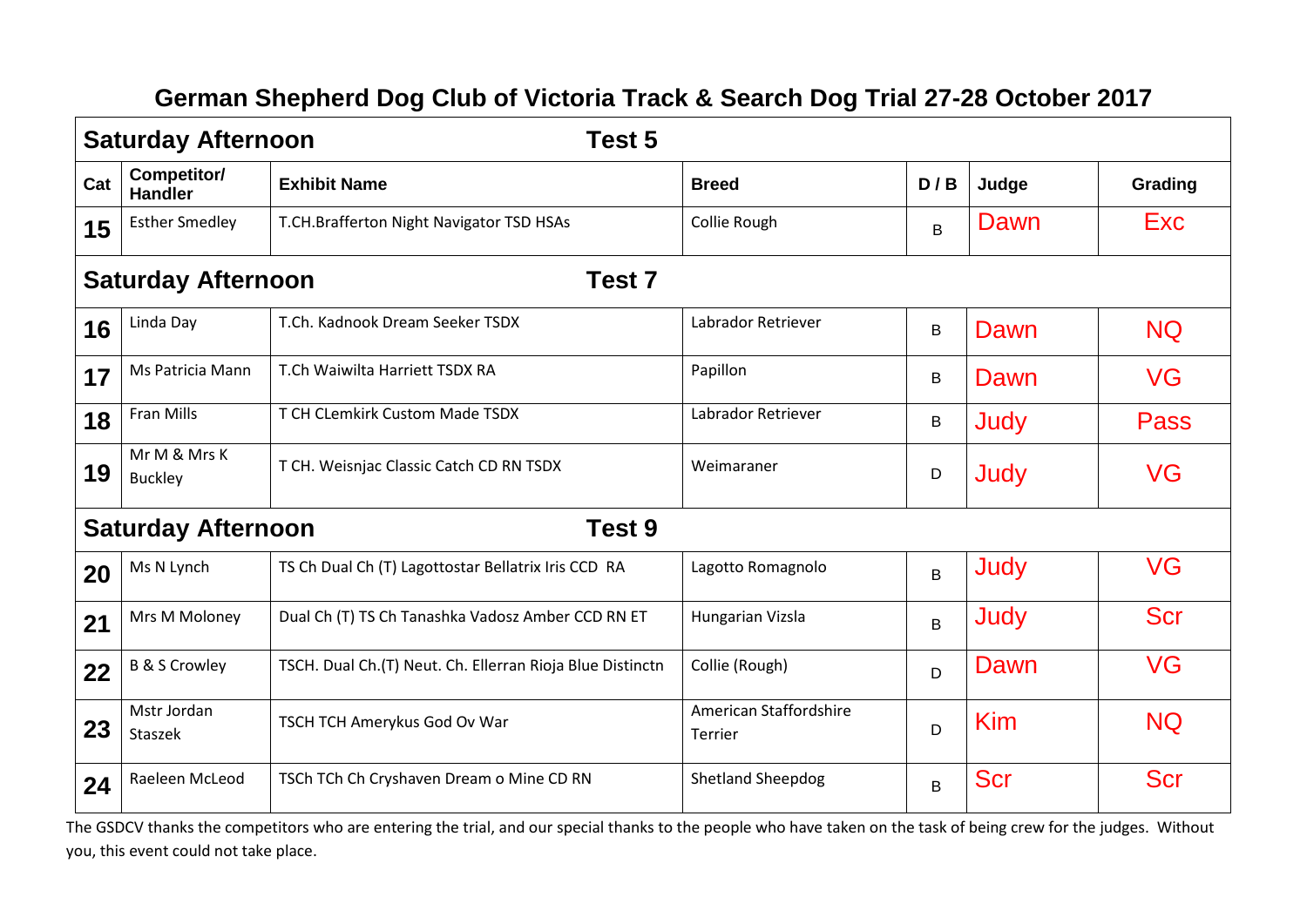## **German Shepherd Dog Club of Victoria Track & Search Dog Trial 27-28 October 2017**

|     | <b>Saturday Night</b>               | Test 6                                                             |                                |     |            |             |  |
|-----|-------------------------------------|--------------------------------------------------------------------|--------------------------------|-----|------------|-------------|--|
| Cat | Competitor/<br><b>Handler</b>       | <b>Exhibit Name</b>                                                | <b>Breed</b>                   | D/B | Judge      | Grading     |  |
| 25  | Kate Baker                          | Dual Ch T Ubersein You're So Vain CD RN TSD                        | Rottweiler                     | B   | Kim        | <b>NQ</b>   |  |
|     | <b>Saturday Night</b><br>Test 8     |                                                                    |                                |     |            |             |  |
| 26  | Helen Weedon                        | TCH SKYPEWEEDON CD RAE RM TSDX JD ET                               | Associate                      | B   | Dawn       | VG          |  |
| 27  | MRG & Mrs L<br>Milne<br>(Lin Milne) | T Ch Djenuen Triple Treat AZ TSDX                                  | <b>German Shepherd Dog</b>     | B   | Kim        | <b>Exc</b>  |  |
| 28  | Mrs Helen Read                      | TCh Kiahbel Freia RN TSDX                                          | Rottweiler                     | B   | <b>Scr</b> | <b>Scr</b>  |  |
|     | Test 10<br><b>Saturday Night</b>    |                                                                    |                                |     |            |             |  |
| 29  | Andrea Jefferies                    | TS. CH. DUAL. CH.(T) Tornadobe Black Opal CD. RN. ET.<br>(IMP NZL) | Dobermann                      | B   | Judy       | Exc         |  |
| 30  | Mrs Lisa Staszek                    | DUAL CH (Neuter)(T) TSCH Zforce Rock Ina Frock                     | American Staffordshire Terrier | B   | Kim        | <b>Pass</b> |  |